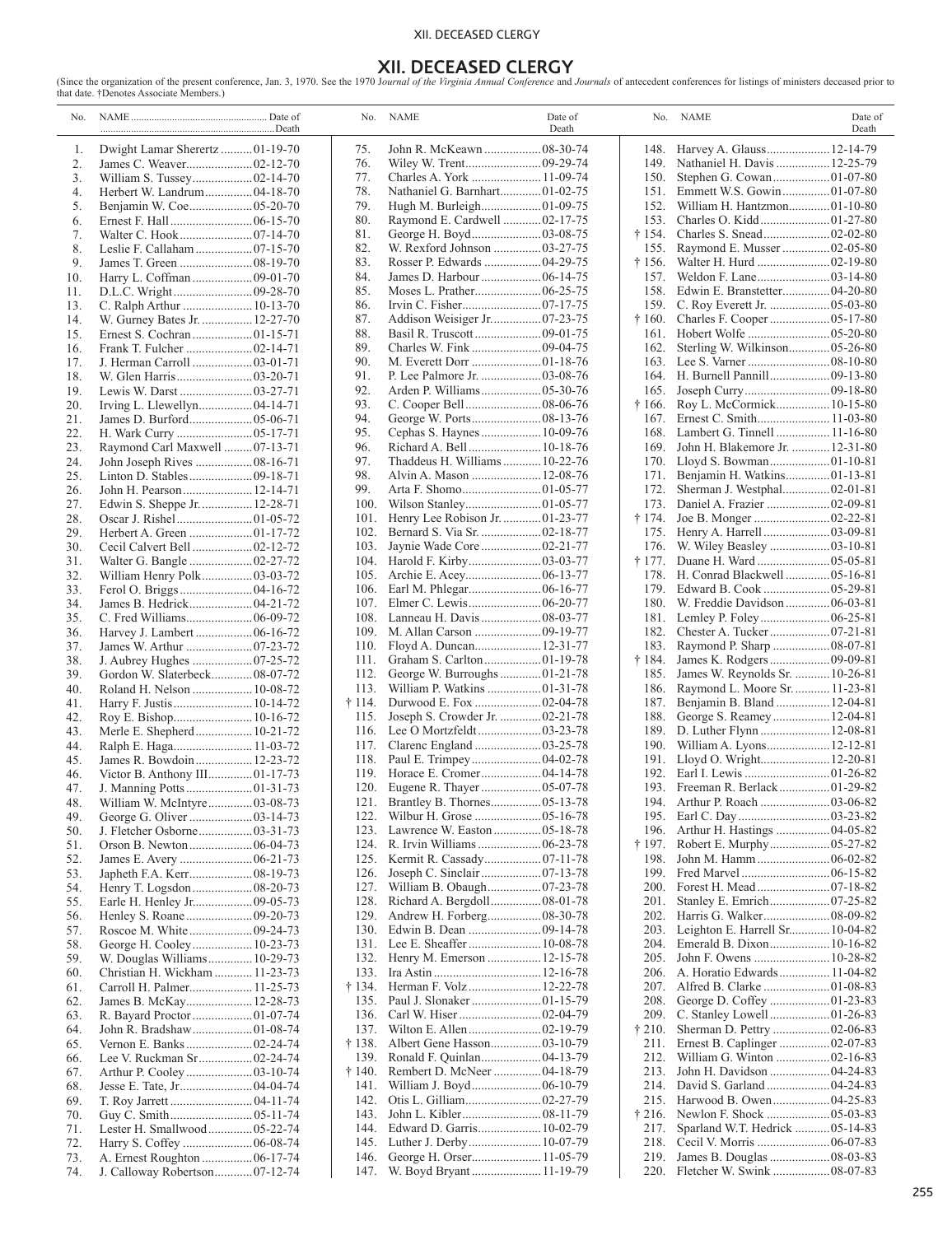### 2019 JOURNAL OF THE VIRGINIA ANNUAL CONFERENCE

|                | No. NAME                            | Date of<br>Death |              | No. NAME                                                    | Date of<br>Death |                | No. NAME                                  | Date of<br>Death |
|----------------|-------------------------------------|------------------|--------------|-------------------------------------------------------------|------------------|----------------|-------------------------------------------|------------------|
|                |                                     |                  | 298.         |                                                             |                  |                | 375. Benjamin Thomas Price  04-13-91      |                  |
| 222.           | Dewey B. Mullins 10-10-83           |                  | 299.         |                                                             |                  | 376.           | James Moses Pannell 04-16-91              |                  |
|                | 223. S. Monroe Iglehart 11-02-83    |                  | 300.         | Benton T. Leonard  02-29-88                                 |                  |                |                                           |                  |
| 224.           | John R. Sawyer 12-03-83             |                  | 301.         |                                                             |                  | 378.           |                                           |                  |
| 225.           | Woodrow W. Hayzlett  12-12-83       |                  | 302.         | Joseph Lee Marker  03-01-88                                 |                  | 379.           | Gerald P. Coleman 06-12-91                |                  |
| 226.           | W. Carroll Freeman 01-10-84         |                  | 303.         |                                                             |                  | 380.           | James Pass McDade  06-30-91               |                  |
|                |                                     |                  | 304.         |                                                             |                  |                | 381. Paul Douglas Martin Jr.  08-19-91    |                  |
| 228.           | Albert S.M. Kirkland 02-17-84       |                  | 305.         |                                                             |                  | 382.           | Oscar Serrell Good  08-19-91              |                  |
| 229.           |                                     |                  | 306.         |                                                             |                  |                | 383. Harold Eugene Skelton 09-12-91       |                  |
| 230.           |                                     |                  | 307.         |                                                             |                  | 384.           | Richard Clifford Barbour  10-02.91        |                  |
|                |                                     |                  | 308.         |                                                             |                  |                | 385. Eugene Wilmont Rawlings10-10-91      |                  |
| 232.           | Frank H. VanDyck  04-24-84          |                  | 309.         | Clarence W. Gibson, Jr 05-30-88                             |                  | 386.           | Clinton Traynham Topping10-13-91          |                  |
| 233.           | William W. Laughlin Jr 05-11-84     |                  | 310.         |                                                             |                  |                | 387. James Franklin Spofford 11-05-91     |                  |
| 234.           |                                     |                  | 311.         |                                                             |                  | 388.           | Delford Neal Calvert  11-11-91            |                  |
| 235.           |                                     |                  | 312.         | Paul LeRoy Warner  06-13-88                                 |                  |                | 389. Gilliam Claude Bentley 12-01-91      |                  |
| 236.           | Robert C. Hoover 07-30-84           |                  | 313.         | Virginia B. McClanan 07-21-88                               |                  | <b>390.</b>    | Clyde Wilson Humphrey12-01-91             |                  |
| 237.           | Benjamin W. Johnson 09-05-84        |                  | 314.         |                                                             |                  |                | 391. Josiah Alwood Andrew 12-05-91        |                  |
| 238.           | John E. Davis Jr.  09-19-84         |                  | 315.         |                                                             |                  | 392.           | Beverly James Davis Jr 12-25-91           |                  |
| 239.           | Fred B. Wyand Jr.  10-06-84         |                  | 316.         | James Elmore Brown 08-17-88                                 |                  | 393.           |                                           |                  |
| 240.           | Albert H. Shumate 10-17-84          |                  | 317.         | Francis Henry Strieby 10-15-88                              |                  | 394.           |                                           |                  |
| 241.           | Thomas Y. Lovern Jr 11-03-84        |                  | 318.         | William Leonard Scearce  11-01-88                           |                  | 395.           | Harrell Garrett Thach  04-08-92           |                  |
| 242.           | Hugh L. Shiley  11-14-84            |                  | 319.         | Robert Lee Nuckols 11-03-88                                 |                  | 396.           | Fredric Harold Troll 04-20-92             |                  |
| 243            |                                     |                  | 320.         | Raymond E. Campbell  11-06-88                               |                  |                | 397. Earl Raymond Collie  05-10-92        |                  |
| 244.           | James W. Smith Jr 11-20-84          |                  | 321.         | Leonard Basil Byam 11-21-88                                 |                  |                | 398. Francis Leonard Garrett 05-13-92     |                  |
| 245.           | Harmon L. Hoffman  01-14-85         |                  | 322.         | Scott Lanier Reynolds  12-06-88                             |                  |                |                                           |                  |
| 246.           |                                     |                  | 323.         | Jacob Russell Miller  01-10-89                              |                  |                | 400. Emory N. Tarpley  05-15-92           |                  |
|                |                                     |                  | 324.         | Archer Rudder Turner Sr.  02-22-89                          |                  |                | 401. William R. Livermon Sr.  05-16-92    |                  |
| 248.           |                                     |                  | 325.         |                                                             |                  |                |                                           |                  |
| † 249.         |                                     |                  | 326.         | Lineous Preston Bland Jr.  03-11-89                         |                  | 403.           | James Catlett Murphy 05-23-92             |                  |
| 250.           | Charles L. Ledford Sr.  03-30-85    |                  | 327.         | James Wallace Rush Sr.  04-03-89                            |                  | 404.           | Thomas Lupton Simpson Sr.  06-12-92       |                  |
|                | 251. Reuben W. Blevins Jr 04-07-85  |                  | 328.         | James Louis Robertson 04-21-89                              |                  |                | 405. Emmett W. Cocke Jr.  09-24-92        |                  |
| † 252.         |                                     |                  | 329.         | Albert Edward Gingrich 04-29-89                             |                  |                | 406. Harold H. Hughes Sr.  10-08-92       |                  |
| 253.           |                                     |                  | 330.         | Luther Grant Bond, II 05-09-89                              |                  |                |                                           |                  |
| 254.           | James R. Couchman  05-07-85         |                  | 331.         |                                                             |                  |                | 408. J. Courtney Sheffield 10-14-92       |                  |
| 255.           |                                     |                  | 332.         |                                                             |                  | $\dagger$ 409. | Lillian P. Russell 10-15-92               |                  |
| 256.           |                                     |                  | 333.         |                                                             |                  | 410.           | Joseph A. Kelly Sr.  11-10-92             |                  |
| † 257.         |                                     |                  | 334.         |                                                             |                  |                | 411. Lewis Maxwell Shuler 11-28-92        |                  |
| 258.           |                                     |                  | 335.         | Howard Fletcher Wells†  07-26-89                            |                  |                | 412. Forrest S. Wagoner  12-25-92         |                  |
| 259.<br>260.   |                                     |                  | 336.         |                                                             |                  | 413.           | Lee Gipson Bowman 12-27-92                |                  |
| 261.           |                                     |                  | 337.         | George W. Fowler† 08-04-89<br>John Welsey Hobbs Jr 08-15-89 |                  | 414.           | Claude B. Dickinson 12-31-92              |                  |
|                |                                     |                  | 338.<br>339. | Bernard John Garrett  10-06-89                              |                  | 415.<br>416.   | Earle William Fike Sr.  01-31-93          |                  |
| † 262.<br>263. |                                     |                  | 340.         | William Gordon Webner 10-22-89                              |                  |                | 417. Frank Garland Laine Jr.  02-24-93    |                  |
| 264.           | Peter C. Helmintoller 05-01-86      |                  | 341.         | Joseph Samuel Gresham 10-25-89                              |                  | 418.           | Oliver Kern Brooke  03-11-93              |                  |
| † 265.         |                                     |                  | 342.         | Joseph Melvin Trower 11-14-89                               |                  |                | 419. Frank Lewis Baker  03-12-93          |                  |
|                |                                     |                  | 343.         | Paul James Widenhouse  11-23-89                             |                  |                | 420. Cladue Franklin Moseley 04-12-93     |                  |
|                |                                     |                  |              | 344. Lyle Hidgon Youell 12-12-89                            |                  |                | 421. William Joseph Johnson Jr.  05-03-93 |                  |
|                | 268. Harry Wallace Craver  07-09-86 |                  |              | 345. Lee Holiday Richcreek 12-15-89                         |                  |                | 422. Robert L. Tressler  05-10-93         |                  |
| 269.           | Gaither P. Warfield 08-16-86        |                  | 346.         | Ralph Dan Richardson† 12-31-89                              |                  | 423.           |                                           |                  |
| 270.           |                                     |                  | 347.         | Benj. Franklin Livingstone Jr. 01-03-90                     |                  | 424.           | William Arthur Winfree 07-15-93           |                  |
| 271.           |                                     |                  | 348.         | Wasena Franklin Wright Sr01-03-90                           |                  | 425.           | Paul Emmanuel Folkers 07-20-93            |                  |
| 272.           | John A. McKenry, Jr 10-10-86        |                  | 349.         | Robert Edwin Abbott01-04-90                                 |                  | 426.           | Arville Heath Browder 08-05-93            |                  |
| 273.           |                                     |                  | 350.         | Theodore Edward Landis  01-12-90                            |                  | 427.           | Pleas Shannon Shell  09-20-93             |                  |
| † 274.         | Floyd J. Wingfield Sr.  11-22-86    |                  | 351.         | LeRoy William Davis 01-12-90                                |                  | 428.           | Millard Ray Floyd  11-03-93               |                  |
| 275.           |                                     |                  |              |                                                             |                  | 429.           | George William Harrison  01-05-94         |                  |
| 276.           | Melvin Lee Steadman Jr.  01-30-87   |                  | 353.         |                                                             |                  | 430.           | Byron Sylvester Hallstead01-07-94         |                  |
| 277.           | Arthur L. Stevenson  02-24-87       |                  | 354.         |                                                             |                  |                | 431. William Claude Eastridge 02-10-94    |                  |
| 278.           | Henry S. Chenault  03-25-87         |                  | 355.         | Mildred Victoria Long 05-23-90                              |                  | 432.           | George Lipscomb Waters  04-01-94          |                  |
| 279.           | Charles E. Cheseldine† 04-15-87     |                  | 356.         | Arthur McKinley Reynolds07-18-90                            |                  |                | 433. Emory Staley Ellmore  04-13-94       |                  |
| 280.           |                                     |                  | 357.         | Darrell Lee Bays† 08-22-90                                  |                  | 434.           | Beveridge LaMar Lock 04-22-94             |                  |
|                |                                     |                  | 358.         | Richard David Waters 08-25-90                               |                  |                | 435. Floyd Montgomery Lucas  04-27-94     |                  |
| 282.           |                                     |                  | 359.         | Harry Lionel Meredith 09-06-91                              |                  | 436.           | Charles Lorraine Winfree  04-28-94        |                  |
| 283.           | John H. Light Jr.  05-25-87         |                  | <b>360.</b>  | William Kenneth Haddock  09-10-90                           |                  |                | 437. William Edward Hindman05-12-95       |                  |
| 284.           | James L. Blankenship 07-24-87       |                  | 361.         | Herbert Eugene Hudgins  09-23-90                            |                  | 438.           | Meredith Nathaniel DeHaven.05-18-94       |                  |
| 285.           |                                     |                  |              | 362. Richard Havis Hoagland09-27-90                         |                  | 439.           |                                           |                  |
| 286.           | Lloyd C. Halstrom 08-05-87          |                  | 363.         | Arthur Woodley Henton  09-30-90                             |                  | † 440.         |                                           |                  |
|                | 287. Lawrence B. Hoover 08-13-87    |                  |              | 364. Leander Richard Nease Jr 10-25-90                      |                  | 441.           | Wilmer Allan Blankenbaker  08-09-94       |                  |
| 288.           | Harry G. Balthis  08-16-87          |                  | 365.         | Clarence Ambrose Turner 11-25-90                            |                  | 442.           | James Edgar Scott Jr 10-16-94             |                  |
| 289.           | Richard H. Shapland 09-30-87        |                  | 366.         | Hugh Hanna Johnson 11-26-90                                 |                  | 443.           | James William Hough 10-20-94              |                  |
| 290.           |                                     |                  | 367.         | George B. Riley 12-14-90                                    |                  | † 444.         | Lawrence Eldridge Pritchett 11-10-94      |                  |
| 291.           | Roland P. Riddick  10-22-87         |                  | 368.         | James H. Truslow  12-23-90                                  |                  |                | 445. John Paul Dyksen 12-07-94            |                  |
| 292.           | C. Katon Gray 11-04-87              |                  | 369.         | Charles Harmon Walton  01-06-91                             |                  | 446.           | Clyde Wilton Tinsman 12-13-94             |                  |
| 293.           |                                     |                  | 370.         |                                                             |                  | 447.           | William Ridgeway Petre 12-21-94           |                  |
| 294.           | Frederick R. Campbell 11-10-87      |                  | 371.         | William Council Peacock02-12-91                             |                  | 448.           | William Mack Wilson 12-25-94              |                  |
| 295.           | Roscoe C. Johnson  11-17-87         |                  | 372.         | Leland Stanford Johnson†  02-14-92                          |                  | 449.           | Samuel Everett Donald 01-31-95            |                  |
| 296.           | Robert P. Parker 11-29-87           |                  | 373.         |                                                             |                  | † 450.         | Federick Lelon Gardner 01-29-95           |                  |
|                | 297. Richard E. Hamblin  12-04-87   |                  |              |                                                             |                  |                | 451. Reginald W. Vanderberry 02-13-95     |                  |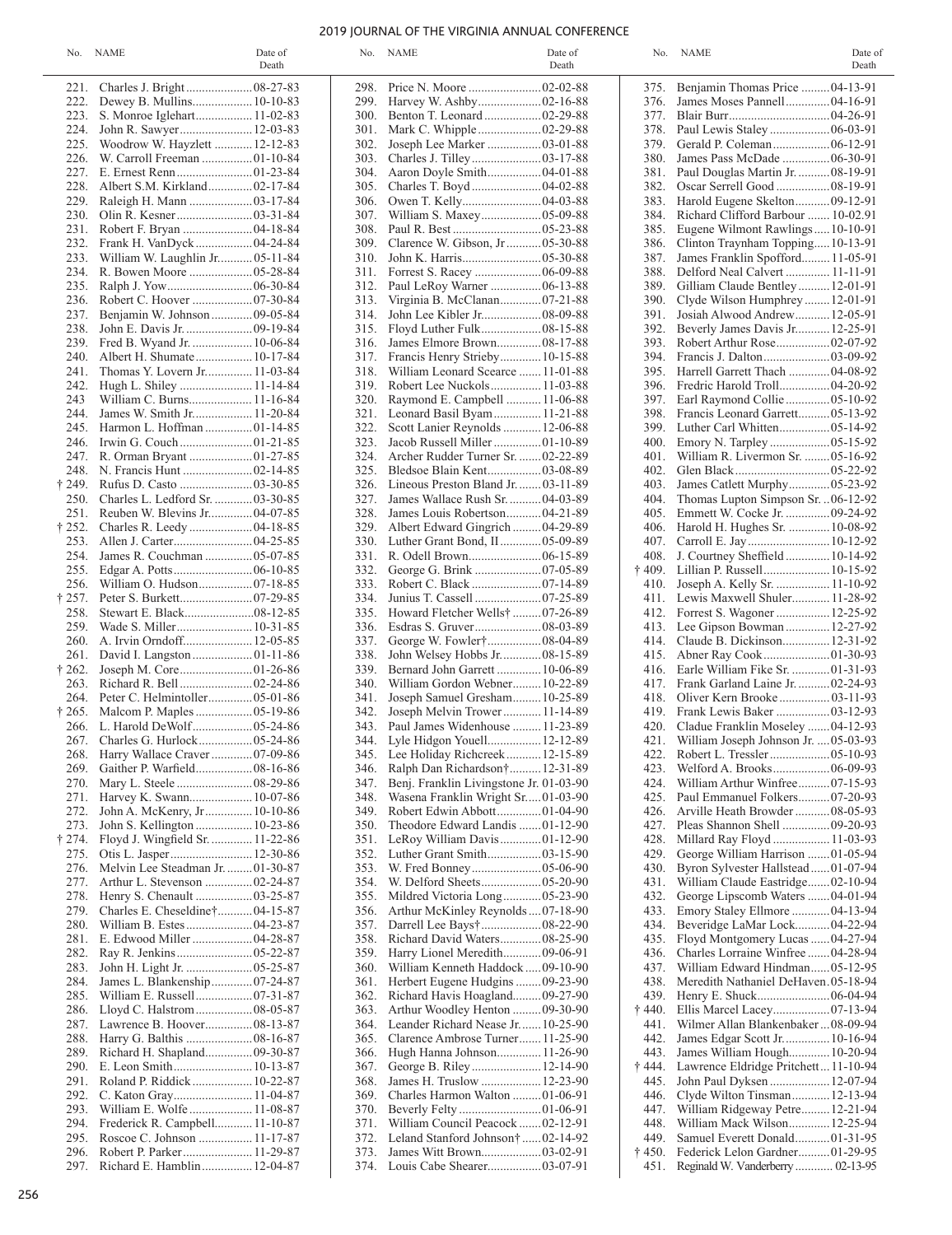# XII. DECEASED CLERGY

No. NAME Date of No. NAME Date of No. NAME Date of No. NAME Date of Date of Date of

| I<br> | ×<br>٠ |  |
|-------|--------|--|
|       |        |  |

|                |                                       | Death |
|----------------|---------------------------------------|-------|
| 452.           | James Lewis Clements  02-22-95        |       |
| 453.           | Melville Owens Williams Jr.  03-04-95 |       |
| 454.           | John Rallson Hendricks Jr.  03-26-95  |       |
| 455.           | Alpheus Wilson Potts  04-28-95        |       |
| 456.           | Leon Adolphus Lawrence 05-12-95       |       |
| 457.           | Henry Maddox Matthews 06-05-95        |       |
| 458.           | Charles Elsworth Larew  07-04-95      |       |
| 459.           | John Thomas Scarborough  07-09-95     |       |
| 460.           | James Ray Bock 07-20-95               |       |
| $\dagger$ 461. | Henry Marion Andrews  08-07-95        |       |
| 462.           | Ira Vincent Mercer 08-27-95           |       |
| 463.           | James Reardon McKenney09-02-95        |       |
| 464.           | Herbert Somerville Southgate 09-02-95 |       |
| 465.           | Charles Reginald Walton  09-05-95     |       |
| 466.           | James Carter Hennings 10-20-95        |       |
| 467.           | Hubert Allen White 10-25-95           |       |
| 468.           | Weldon Cushman Bayliss 10-25-95       |       |
| 469.           | Thomas Edward Weir  12-24-95          |       |
| 470.           | Richard Hynson Forrester 12-28-95     |       |
| 471.           | Charles Delbert Myers Jr.  01-13-96   |       |
| 472.           | Edgar Jameson Nottingham III02-22-96  |       |
| 473.           | Harry Wardell Backhus III  03-09-96   |       |
| 474.           | John Wynn Myers03-28-96               |       |
| 475.           | Ralph Eugene Haugh 04-01-96           |       |
| 476.           | William Luther Taylor  04-21-96       |       |
| 477.           | Clarence E. Drumheller Sr06-12-96     |       |
| 478.           |                                       |       |
| 479.           | Norman A. Compton  07-15-96           |       |
| 480.           |                                       |       |
| 481.           | Herbert T. Parker  09-16-96           |       |
| 482.           |                                       |       |
| 483.           | Lyndell H. Geisler Sr.  11-19-96      |       |
| 484.           | Henry W. Burruss  12-09-96            |       |
| 485.           | J. Emmett Wilkerson  12-12-96         |       |
| 486.           | William A. Thomas 12-16-96            |       |
| † 487.         | Lawrence A. Trent  01-08-97           |       |
| 488.           | William L. Sturtevant  02-18-97       |       |
| 489.           | Herman M. Elam  04-11-97              |       |
| 490.           | Charles S. Bartholomew Jr.  04-12-97  |       |
| 491.           | Edward H. Kyle  04-15-97              |       |
| 492.           | Richard W. Buckingham 05-06-97        |       |
| † 493.         | William T. Roberts Sr.  05-14-97      |       |
| 494.           | William R. Cannon Jr.  05-11-97       |       |
| 495.           | Joseph Taylor Williams  07-19-97      |       |
| 496.           | Martha Irene Lee Goyette08-31-97      |       |
| 497.           | James Skelton King 09-21-97           |       |
| 498.           | Carl Wesley Grubbs 12-22-97           |       |
| 499.           | Edward Phillip Terrell Sr.  01-02-98  |       |
| $\dagger$ 500. | Clinton Hughes Miller 01-09-98        |       |
| 501.           | Moody Gray Wooten Sr.  02-26-98       |       |
| 502.           | Jean S. Tennant Rutherford  02-28-98  |       |
| 503.           | Harold Hanger Fink 03-23-98           |       |
| 504.           | Alan Coffelt Peer 04-18-98            |       |
| 505.           | Joseph Evan French 04-26-98           |       |
| 506.           | Ernest Wilson Conner Jr.  07-20-98    |       |
| 507.           | Carl Thomas Paughf 09-07-98           |       |
| 508.           | Thomas Jackson Hawkins  09-19-98      |       |
| 509.           | Rufus Elmer O'Quinn  10-03-98         |       |
| 510.           | Joseph Leslie Stone  10-06-98         |       |
| 511.           | Van Edward Cash  10-15-98             |       |
| 512.           | Wyndham Nelson Gregory  10-19-98      |       |
| † 513.         | Joseph Milton Willard Jr.  11-09-98   |       |
| 514.           | Thomas Elgin Jackson 11-14-98         |       |
| 515.           | Herbert Lee Bowers Jr.  11-17-98      |       |
| 516.           | Arthur William Dennis  12-11-98       |       |
| 517.           | Julius Haywood Lee  12-29-98          |       |
| 518.           | Fred Crowell Wray  02-10-99           |       |
| 519.           | Virgil Bland Shrader 02-22-99         |       |
| 520.           | Harry Cleveland Rickard 03-15-99      |       |
| 521.           | George R. Gordh  03-24-99             |       |
| 522.           |                                       |       |
| † 523.         | Ralph Edward Rice  04-12-99           |       |
| † 524.         | Joseph Milton Willard Jr. 05-04-99    |       |
| † 525.         | Harry W. Bunch  05-04-99              |       |
| 526.           | Edmund Walber Janss 06-08-99          |       |
| 527.           | Albert R. Knotts Jr 06-28-99          |       |
| 528.           | Garland Wayne Jordan 07-15-99         |       |

| 529.   | Henry John Wuntke 07-17-99         |  |
|--------|------------------------------------|--|
|        |                                    |  |
| 530.   | Rawle Seymour Porte 08-22-99       |  |
| † 531. | Alton Parker Barnes  10-28-99      |  |
| 532.   | William P. Watkins Jr 12-18-99     |  |
| 533.   | George Sylvester Widmyer 12-23-99  |  |
|        |                                    |  |
| 534.   | William Lee Asher 02-01-00         |  |
| 535.   | Trueman R. Tremble 02-12-00        |  |
| 536.   | Elmer N. Hassell03-05-00           |  |
|        |                                    |  |
| 537.   | Edwin R. Spann03-14-00             |  |
| 539.   | John Marvin Brackin III  03-17-00  |  |
| 540.   | Michael Alan McCallister 03-19-00  |  |
| 541.   | James DeWitt Snow III 04-13-00     |  |
| 542    | J. Dallas Robertson 05-14-00       |  |
|        |                                    |  |
| 543.   | David W. Billhimer 07-04-00        |  |
| 544.   |                                    |  |
| 545.   | Charles P. Price 10-01-00          |  |
| 546.   | Percy D. White  10-24-00           |  |
|        |                                    |  |
| 547.   | William P. Tatum Jr 11-28-00       |  |
| 548.   | Charles K. Blalock 12-11-00        |  |
| 549.   | Hampden H. Smith Jr.  12-13-00     |  |
| 550.   |                                    |  |
|        | Earl C. Bateman Sr.  12-30-00      |  |
| 551.   | Robert H. Lawrence 03-02-01        |  |
| 552.   | Mahlon H. Elliott 03-03-01         |  |
| 553.   |                                    |  |
| 554.   |                                    |  |
|        |                                    |  |
| † 555. |                                    |  |
| † 556. | Denny R. Kegley  05-30-01          |  |
| 557.   | Marshall S. Hamer 06-20-01         |  |
| 558.   |                                    |  |
|        | James W. Turner  08-03-01          |  |
| 559.   |                                    |  |
| 560.   |                                    |  |
| 561.   | Ashby L. Lazenby  08-11-01         |  |
| 562.   | Edgar M. Hedden 08-26-01           |  |
|        |                                    |  |
| † 563. |                                    |  |
| 564.   | Pamela Ruth Cowan Sawyer  10-02-01 |  |
| 565.   | Willy N. Heggoy 10-18-01           |  |
| 566.   | William N. Colton Jr 10-26-01      |  |
|        |                                    |  |
| 567.   | Robert M. Marshall III  11-25-01   |  |
| 568.   | Norman G. Preston Jr.  11-26-01    |  |
| 569.   | Richard S. Miller  12-05-01        |  |
| 570.   | A. Kenneth Lamdin Jr 12-20-01      |  |
|        |                                    |  |
| 571.   | Floyd J. Wingfield Jr 12-26-01     |  |
| 572.   | D. DeLeon Felder Sr01-10-02        |  |
| 573.   | Hudson Taylor Hornsby01-15-02      |  |
| 574.   | Denzil Ray Daniel  02-05-02        |  |
|        | Marshall W. Anderson Sr.  02-25-02 |  |
| 575.   |                                    |  |
| 576.   | James Wilton Luck  03-04-02        |  |
| 577.   | Charles H. Glaize 04-26-02         |  |
| 578.   | George Wesley Jones 05-07-02       |  |
| 579.   | William E. Cooley  05-08-02        |  |
|        |                                    |  |
| 580.   | Gordon Davis Walters Sr 06-17-02   |  |
| 580.   | Albert Ray Miller  06-28-02        |  |
| 581.   | William Ernest Pollard  07-11-02   |  |
| 582.   | Joseph Wayne Crews 07-21-02        |  |
| 583.   | Lester David Nave 09-11-02         |  |
|        |                                    |  |
| 584.   | Francis Elmer Collins 09-25-02     |  |
| 585.   | Clemmer Eugene Matheny10-01-02     |  |
| 586.   | Samuel Sutphin Cole 10-17-02       |  |
| 587.   | William E. Knight 10-24-02         |  |
|        |                                    |  |
| 588.   | Russell Daniel Gunsalus 10-30-02   |  |
| 589.   | Donald A. Chapman Jr 11-02-02      |  |
| 590.   | Philip Randolph Rilee  11-11-02    |  |
| 591.   | Beatrice Callis  11-18-02          |  |
|        |                                    |  |
| 592.   | Henry Allen Redd 12-01-02          |  |
| 593.   | Sidney Lane Willis  12-12-02       |  |
| 594.   | Woodrow A. Giles  12-19-02         |  |
| 595.   | Archie Virgil Harris  12-22-02     |  |
| 596.   |                                    |  |
|        | Robert Daniel Fridley  12-28-02    |  |
| 597.   |                                    |  |
| 598.   |                                    |  |
| 599.   | Eugene Pritchard Pollard01-12-03   |  |
| 600.   | John Floyd Carroll01-23-03         |  |
|        |                                    |  |
| 601.   | Chauncey W. Ellison  02-18-03      |  |
| 602.   |                                    |  |
| 603.   | Lance Keith Knowles  03-26-03      |  |
| 604.   | Robert Paul Lockwood 03-28-03      |  |
| 605.   | Wendall Clark Blevins 03-31-03     |  |
|        |                                    |  |

| Death                     |                          |                                                                            | Death |                                  |                                                                   | Death |
|---------------------------|--------------------------|----------------------------------------------------------------------------|-------|----------------------------------|-------------------------------------------------------------------|-------|
| 2-22-95                   |                          |                                                                            |       | 606.                             |                                                                   |       |
| 3-04-95                   | 530.                     | Rawle Seymour Porte 08-22-99                                               |       | 607.                             |                                                                   |       |
| 3-26-95                   | $\pm$ 531.               | Alton Parker Barnes  10-28-99                                              |       | 608.                             |                                                                   |       |
| 4-28-95<br>5-12-95        | 532.<br>533.             | William P. Watkins Jr 12-18-99<br>George Sylvester Widmyer 12-23-99        |       | 609.<br>610.                     | Richard Eaton Norris 05-03-03                                     |       |
| 6-05-95                   | 534.                     |                                                                            |       | 611.                             |                                                                   |       |
| 7-04-95                   | 535.                     |                                                                            |       | 612.                             | Harry Frederick Edge07-04-03                                      |       |
| 7-09-95                   | 536.                     |                                                                            |       | 613.                             |                                                                   |       |
| 7-20-95                   | 537.<br>539.             |                                                                            |       | 614.                             | Lawrence R. Thompson Sr.  07-24-03                                |       |
| 8-07-95<br>8-27-95        |                          | John Marvin Brackin III  03-17-00<br>540. Michael Alan McCallister03-19-00 |       | † 615.<br>616.                   |                                                                   |       |
| 9-02-95                   | 541.                     | James DeWitt Snow III 04-13-00                                             |       | † 617.                           | Cleon Washington Meadows07-25-03                                  |       |
| 9-02-95                   | 542.                     |                                                                            |       | 618.                             | Lee Van Horne Ruckman Jr08-07-03                                  |       |
| 9-05-95                   | 543.                     |                                                                            |       | 619.                             |                                                                   |       |
| 0-20-95<br>0-25-95        | 544.<br>545.             |                                                                            |       | 620.<br>621.                     | Wilfred H. Berman  11-04-03<br>Howard Edwards Jr 11-13-03         |       |
| 0-25-95                   |                          |                                                                            |       | 622.                             |                                                                   |       |
| 2-24-95                   | 547.                     | William P. Tatum Jr 11-28-00                                               |       | 623.                             | Lewis Minter  11-27-03                                            |       |
| 2-28-95                   | 548.                     |                                                                            |       | 624.                             |                                                                   |       |
| $1 - 13 - 96$<br>12-22-96 | 549.<br>550.             | Hampden H. Smith Jr.  12-13-00                                             |       | 625.<br>626.                     |                                                                   |       |
| 3-09-96                   | 551.                     | Earl C. Bateman Sr.  12-30-00                                              |       | 627.                             |                                                                   |       |
| 3-28-96                   | 552.                     |                                                                            |       | 628.                             |                                                                   |       |
| 4-01-96                   | 553.                     |                                                                            |       | 629.                             |                                                                   |       |
| 4-21-96                   | 554.                     |                                                                            |       | $\ddagger$ 630.                  |                                                                   |       |
| 6-12-96<br>6-27-96        | $\dagger$ 555.<br>† 556. |                                                                            |       | 631.<br>632.                     |                                                                   |       |
| 7-15-96                   | 557.                     |                                                                            |       | 633.                             |                                                                   |       |
| 8-01-96                   | 558.                     |                                                                            |       | † 634.                           |                                                                   |       |
| 9-16-96                   | 559.                     |                                                                            |       | 635.                             |                                                                   |       |
| 9-29-96<br>$1 - 19 - 96$  | 560.<br>561.             |                                                                            |       | 636.<br>637.                     |                                                                   |       |
| 2-09-96                   | 562.                     |                                                                            |       | 638.                             |                                                                   |       |
| 2-12-96                   | $\dagger$ 563.           |                                                                            |       | † 639.                           | Charles Thomas Perry  08-21-04                                    |       |
| 2-16-96                   | 564.                     | Pamela Ruth Cowan Sawyer  10-02-01                                         |       | 640.                             | Robert Edward Wolff 10-28-04                                      |       |
| 1-08-97<br>2-18-97        | 565.<br>566.             | William N. Colton Jr 10-26-01                                              |       | 641.<br>642.                     | Godfrey L. Tate Jr 11-04-04                                       |       |
| 4-11-97                   | 567.                     | Robert M. Marshall III  11-25-01                                           |       | 643.                             |                                                                   |       |
| 4-12-97                   | 568.                     | Norman G. Preston Jr.  11-26-01                                            |       | 644.                             | John Alexander Burnley 11-30-04                                   |       |
| 4-15-97                   | 569.                     |                                                                            |       | 645.                             | Gordon Rd. Atkeison 12-12-04                                      |       |
| 5-06-97<br>5-14-97        | 570.<br>571.             | A. Kenneth Lamdin Jr 12-20-01                                              |       | 646.<br>647.                     | William B. Day Jr. 01-24-05                                       |       |
| 5-11-97                   | 572.                     | Floyd J. Wingfield Jr 12-26-01                                             |       | 648.                             | F. Douglas Dillard Jr02-15-05                                     |       |
| 7-19-97                   | 573.                     | Hudson Taylor Hornsby01-15-02                                              |       | 649.                             |                                                                   |       |
| 8-31-97                   | 574.                     |                                                                            |       | 650.                             |                                                                   |       |
| 9-21-97                   | 575.                     | Marshall W. Anderson Sr02-25-02                                            |       | 651.                             |                                                                   |       |
| 2-22-97<br>$1 - 02 - 98$  | 576.<br>577.             |                                                                            |       | 652.<br>653.                     | Joseph Franklin White 04-18-05                                    |       |
| 1-09-98                   |                          | 578. George Wesley Jones 05-07-02                                          |       | 654.                             | Walter M. Lockett Jr.  05-11-05                                   |       |
| 2-26-98                   |                          |                                                                            |       |                                  |                                                                   |       |
| 2-28-98                   | 580.                     | Gordon Davis Walters Sr 06-17-02                                           |       | 656.                             |                                                                   |       |
| 3-23-98<br>4-18-98        | 580.<br>581.             | William Ernest Pollard  07-11-02                                           |       | 657.<br>658.                     | Homer Lefew Lemaster 09-04-05<br>Albert William Rice III 09-24-05 |       |
| 4-26-98                   | 582.                     |                                                                            |       | 659.                             | Howard Robertson Peters12-18-05                                   |       |
| 7-20-98                   |                          |                                                                            |       | 660.                             |                                                                   |       |
| 9-07-98                   | 584.                     |                                                                            |       | 661.                             | James Ray Wooddell 01-06-06                                       |       |
| 9-19-98<br>0-03-98        | 585.<br>586.             | Clemmer Eugene Matheny10-01-02<br>Samuel Sutphin Cole 10-17-02             |       | 662.<br>663.                     | Wilfong Waldron Clarke Jr01-08-06                                 |       |
| 0-06-98                   | 587.                     |                                                                            |       | 664.                             | John Wesley Newman 01-26-06                                       |       |
| 0-15-98                   | 588.                     | Russell Daniel Gunsalus 10-30-02                                           |       | 665.                             | William Benjamin Stokes Sr02-01-06                                |       |
| 0-19-98                   | 589.                     | Donald A. Chapman Jr 11-02-02                                              |       | 666.                             | Russell William Simpson  03-16-06                                 |       |
| 1-09-98<br>1-14-98        | 591.                     | 590. Philip Randolph Rilee  11-11-02                                       |       | 667.<br>668.                     | Alexander Curry Yates 03-31-06                                    |       |
| 1-17-98                   | 592.                     |                                                                            |       | 669.                             |                                                                   |       |
| 2-11-98                   | 593.                     | Sidney Lane Willis  12-12-02                                               |       | 670.                             | Henry Sneed Amidon  06-21-06                                      |       |
| 2-29-98                   | 594.                     |                                                                            |       | 671.                             |                                                                   |       |
| 2-10-99<br>2-22-99        | 595.<br>596.             | Archie Virgil Harris 12-22-02<br>Robert Daniel Fridley 12-28-02            |       | $\dagger$ 672.<br>$\dagger$ 673. | Billy James Edmonson  07-22-06<br>John Max Brown 08-10-06         |       |
| 3-15-99                   | 597.                     |                                                                            |       | 674.                             | Jean Rosen Spencer  08-17-06                                      |       |
| 3-24-99                   | 598.                     |                                                                            |       | 675.                             |                                                                   |       |
| 3-28-99                   | 599.                     | Eugene Pritchard Pollard01-12-03                                           |       | 676.                             |                                                                   |       |
| 4-12-99<br>5-04-99        | 600.<br>601.             | John Floyd Carroll01-23-03<br>Chauncey W. Ellison 02-18-03                 |       | 677.<br>678.                     | Samuel A. Stanley Jr.  10-21-06                                   |       |
| 5-04-99                   | 602.                     |                                                                            |       | 679.                             | Carroll Clinton Goodridge 12-4-06                                 |       |
| 6-08-99                   |                          | 603. Lance Keith Knowles  03-26-03                                         |       | $\dagger$ 680.                   | Donald Ray Davidson 12-4-06                                       |       |
| 6-28-99                   | 604.                     | Robert Paul Lockwood 03-28-03                                              |       | 681.                             | Lloyd Coral Judy  12-7-06                                         |       |
| 7-15-99                   | 605.                     | Wendall Clark Blevins 03-31-03                                             |       | 682.                             | William Braxton Epps 12-19-06                                     |       |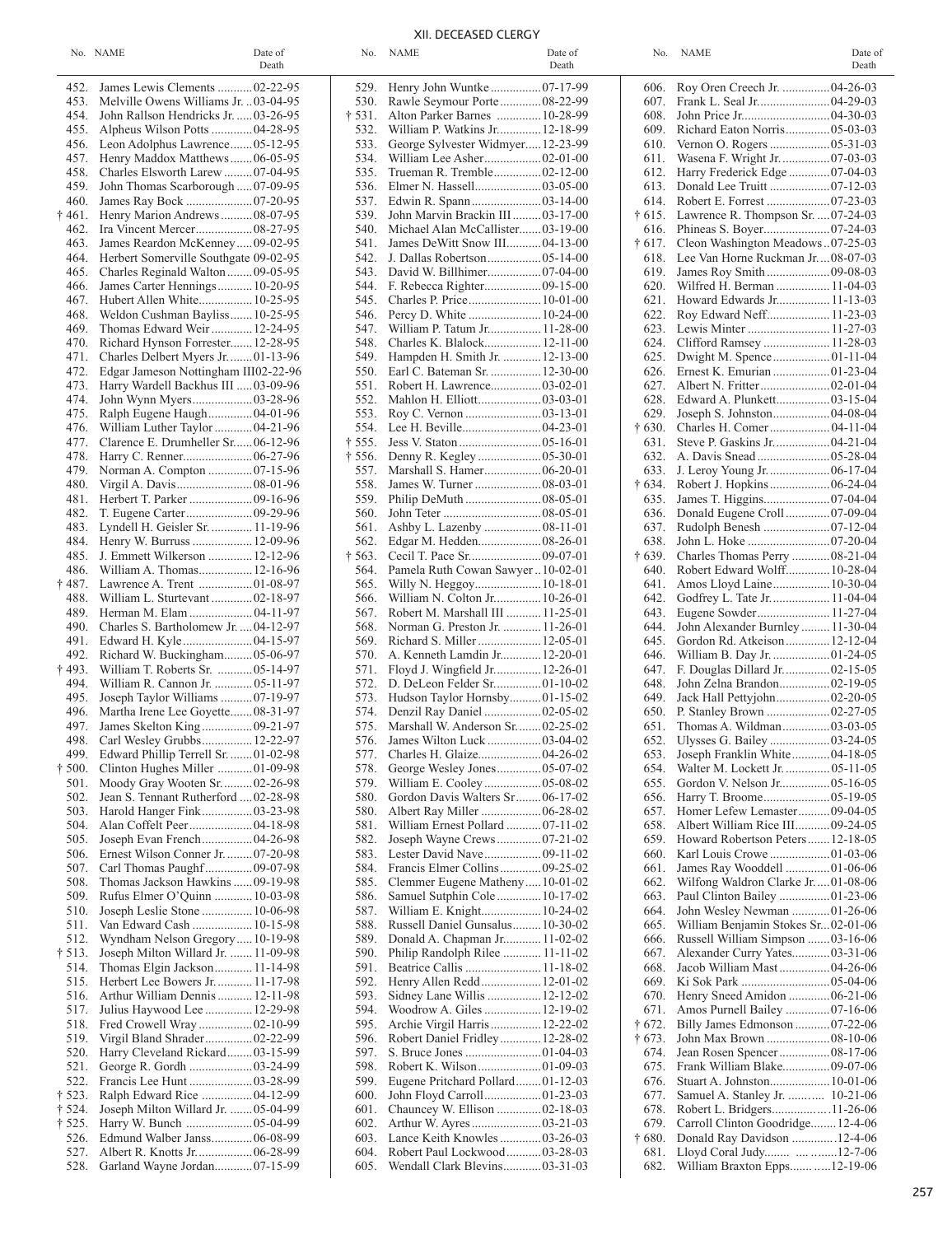# 2019 JOURNAL OF THE VIRGINIA ANNUAL CONFERENCE

835. Ronald R. Jones........................ 1/22/13

|      | No. NAME                               | Date of<br>Death |      | No. NAME                                | Date of<br>Death |        | No. NAME                        | Date of<br>Death |
|------|----------------------------------------|------------------|------|-----------------------------------------|------------------|--------|---------------------------------|------------------|
|      | 683. Alvin Woodrow Laine  1-18-07      |                  |      |                                         |                  |        |                                 |                  |
|      | 684. William Boyd Ramey Jr.  1-21-07   |                  | 761. | Weldon Ray Crockett 2-12-10             |                  | 837.   | William C. Taylor Jr.  2/14/13  |                  |
| 685. | Wesley Joseph Nelson  1-21-07          |                  | 762. | Carl Jay Yow Sr. 2-12-10                |                  | 838.   |                                 |                  |
|      | 686. Albert Newton Honaker  2-16-07    |                  | 763. |                                         |                  | 839.   |                                 |                  |
|      |                                        |                  | 764. | Trevor D. Turner 2-24-10                |                  | 840.   |                                 |                  |
| 688. |                                        |                  | 765. | Lawrence Wade Creedle3-7-10             |                  | 841.   |                                 |                  |
|      | 689. Ronald Smith Clark 5-4-07         |                  | 766. | James Lee Dodd 3-8-10                   |                  | 842.   |                                 |                  |
| 690. | Eugene Braxton Wright 5-5-07           |                  | 767. | George Henry Gravitt 4-6-10             |                  | 843.   |                                 |                  |
| 691. |                                        |                  | 768. | Robert Henry Eason 4-7-10               |                  | 844.   |                                 |                  |
| 692. |                                        |                  | 769. |                                         |                  | 845.   |                                 |                  |
|      |                                        |                  | 770. |                                         |                  | 846.   | Glenn G. Williams 3/30/13       |                  |
| 694. |                                        |                  | 771. |                                         |                  | 847.   |                                 |                  |
| 695. | Calvin Brewster Johnson7-15-07         |                  | 772. | Robert Emory Couch 6/20/2010            |                  | 848.   |                                 |                  |
|      |                                        |                  | 773. |                                         |                  | 849.   |                                 |                  |
| 697. | William Neil Raney Sr8-7-07            |                  | 774. |                                         |                  | 850.   |                                 |                  |
| 698. | Patricia Whipple Olson8-14-07          |                  | 775. | Marshall F. Driskill Jr.  7/29/2010     |                  | 851.   |                                 |                  |
| 699. | Philip W. Thomas Sr. 9-18-07           |                  | 776. | William Floyd Mahon  8/4/2010           |                  | 852.   |                                 |                  |
|      | 700. William Duncan Parrish  10-2-2007 |                  | 777. | William Archer Wright Jr.  8/15/2010    |                  | 853.   |                                 |                  |
| 701. | Eric Richard Alexie  10-4-07           |                  | 778. | Marvin Dana Hunt 8/26/2010              |                  | 854.   | Roscoe M. White 10/23/13        |                  |
| 702. | John Syfrit Stewart  11-2-07           |                  | 779. |                                         |                  | 855.   | Howard C. Smith 10/28/13        |                  |
|      | 703. William Donald Moore 11-6-07      |                  | 780. | Carleton Lee Thomas Sr.  10/3/2010      |                  | 856.   | Raymond S. Kelley 10/29/13      |                  |
|      | 704. John Durkovich  11-26-07          |                  | 781. | Douglas Gordon Ebert 10/11/2010         |                  | 857.   |                                 |                  |
|      | 705. Robert Edward Carty 12-12-07      |                  | 782. | Eldred Cecil Gunn 10/23/2010            |                  | 858.   | Robert F. Hardy III  11/21/13   |                  |
| 706. | Homer Payne Carper Jr 12-20-07         |                  | 783. | Gary Raymond Bodie Jr.  10/25/2010      |                  | 859.   | Anderson D. Goodson  11/21/13   |                  |
|      | 707. Harry Bosman Eaton  12-22-07      |                  | 784. | Edward Turner Wright 10/31/2010         |                  | 860.   | James W. Unruh  12/4/13         |                  |
|      | 708. Ernest Canter Priddy 12-31-07     |                  | 785. | Harry Burnett Randall III  11/5/2010    |                  | 861.   |                                 |                  |
|      | 709. Frederick J. Lentz 1-11-08        |                  | 786. | William Archer Moon Jr.  11/9/2010      |                  | 862.   | Rogers S. Laudermilk 12/24/13   |                  |
|      | 710. Herbert Paul Hoffman  1-18-08     |                  | 787. | James Mason Cosby 11/15/2010            |                  | 863.   |                                 |                  |
|      | 711. Ardell F. McClung 1-25-08         |                  | 788. | Earl Summeral Tyson  11/27/2010         |                  | 864.   |                                 |                  |
| 712. | Edward Eugene Guldenschuh2-24-08       |                  | 789. | Carl William Ulrich  12/4/2010          |                  | 865.   | Thomas L. Walthall  2/6/14      |                  |
| 713. | Wesley Sheffield4-12-08                |                  | 790. | L. Lawson Byrd 12/9/2010                |                  | 866.   | William F. Quillian Jr.  3/4/14 |                  |
|      |                                        |                  | 791. | Herbert Pollard Hall  12/14/2010        |                  | 867.   |                                 |                  |
|      |                                        |                  | 792. | Walter S. Green III  1/18/2011          |                  | 868.   | Kenneth J. Jackson  3/10/14     |                  |
|      | 716. Leonard Hazelwood Jr5-21-08       |                  | 793. | Carol Rogers Thornton 1/27/2011         |                  | 869.   | William H. Smith  3/19/14       |                  |
| 717. |                                        |                  | 794. | Marcus Herrin Bloodworth 3/13/2011      |                  | 870.   | Cheryl L. Simmons  3/22/14      |                  |
|      |                                        |                  | 795. | Joseph T. Carson Jr.  3/15/2011         |                  | 871.   |                                 |                  |
| 719. |                                        |                  | 796. |                                         |                  | 872.   | Patricia M. Bain  3/31/14       |                  |
|      |                                        |                  | 797. |                                         |                  | 873.   | Ralph E. Monroe  4/06/14        |                  |
| 721. |                                        |                  | 798. | Hugh C. Paschall  3/31/2011             |                  | 874.   |                                 |                  |
| 722. |                                        |                  | 799. | William Edward Basom 4/10/2011          |                  | 875.   |                                 |                  |
| 723. | James Monroe Becker 8-29-08            |                  | 800. | Robert James Callis Jr.  5/2/2011       |                  | 876.   |                                 |                  |
| 724. |                                        |                  | 801. | Deborah Grindall McNeill 5/4/2011       |                  | 877.   |                                 |                  |
| 725. |                                        |                  | 802. | Joseph W. Hagenlocker  5/7/2011         |                  | 878.   |                                 |                  |
| 726. | Morgan Shelton Smart9-15-08            |                  | 803. |                                         |                  | 879.   | Dale M. Wilson  4/29/14         |                  |
| 727. |                                        |                  | 804. |                                         |                  | 880.   |                                 |                  |
| 728. |                                        |                  | 805. | Leighton Ernest Harrell Jr.  6/14/2011  |                  | 881.   |                                 |                  |
| 729. |                                        |                  |      | 806. Augustus B, Chidester Jr.  7/21/11 |                  | 882.   |                                 |                  |
|      | 730. Howard Cleveland Green  12-8-08   |                  |      |                                         |                  |        |                                 |                  |
|      | 731. M. Chick Wilkerson  12-10-08      |                  | 808. |                                         |                  | 884.   |                                 |                  |
| 732. | Whitaker W. Shelton  12-14-08          |                  | 809. |                                         |                  | † 885. |                                 |                  |
| 733. |                                        |                  | 810. |                                         |                  | 886.   |                                 |                  |
|      | 734. Wilbur Edgar Thomas 1-29-09       |                  | 811. |                                         |                  | 887.   |                                 |                  |
| 735. |                                        |                  | 812. |                                         |                  | 888.   | John S. Davenport  8/22/14      |                  |
| 736. | Wilbur J. Milliner 3-1-09              |                  | 813. | William Price Combs 12/20/11            |                  | 889.   | Guy B. Hamilton  8/27/14        |                  |
| 737. | Henry Barker Sudduth 3-6-09            |                  | 814. | Eugene Spencer Condrey  1/4/12          |                  | 890.   |                                 |                  |
| 738. | George Samuel Lightner III3-7-09       |                  | 815. |                                         |                  | 891.   |                                 |                  |
| 739. | James Carroll Fink3-8-09               |                  | 816. |                                         |                  | 892.   | Harold M. Fuss  9/17/14         |                  |
| 740. | George V. Puster Sr3-15-09             |                  | 817. |                                         |                  | 893.   | Floyd A. Murphy  10/11/14       |                  |
| 741. | Thomas William Evans3-21-09            |                  | 818. |                                         |                  | 894.   |                                 |                  |
| 742. | Osborne Brown Hough4-11-09             |                  | 819. |                                         |                  | 895.   | Warren L. Reeves  11/10/14      |                  |
| 743. |                                        |                  | 820. |                                         |                  | 896.   |                                 |                  |
| 744. |                                        |                  | 821. |                                         |                  | 897.   |                                 |                  |
| 745. | Leon Franklin Ellis  4-23-09           |                  | 822. |                                         |                  | 898.   | William Mallard Jr 12/23/14     |                  |
| 746. | Marion Glenn Goodpasture Jr. . 4-24-09 |                  | 822. |                                         |                  | 899.   |                                 |                  |
| 747. | Wilhelm S. "Zig" Volskis 5-2-09        |                  | 823. |                                         |                  | 900.   |                                 |                  |
| 748. | William Edward St. Clair 5-22-09       |                  | 824. |                                         |                  | 901.   |                                 |                  |
| 749. |                                        |                  | 825. |                                         |                  | 902.   |                                 |                  |
| 750. | James Franklin Hannah 7-10-10          |                  | 826. |                                         |                  | 903.   |                                 |                  |
| 751. |                                        |                  | 827. |                                         |                  | 904.   |                                 |                  |
| 752. | James Cecil Logan  10-17-09            |                  | 828. |                                         |                  | 905.   |                                 |                  |
|      | 753. Robert Howard Conerly 12-18-09    |                  | 828. | James B. Grimmer 8/30/12                |                  | 906.   |                                 |                  |
|      | 754. Lee Roy Brown  12-19-09           |                  | 830. |                                         |                  | 907.   |                                 |                  |
| 755. | Charles B. Spivey Jr.  12-24-09        |                  | 831. |                                         |                  | 908.   |                                 |                  |
| 756. | Howard M. Wilson  12-25-09             |                  | 832. |                                         |                  | 910.   | Edwin G. Burch 4/1/15           |                  |
| 757. |                                        |                  | 833. |                                         |                  | 911.   |                                 |                  |
|      | 758. Norman Jason Flythe               | $2 - 4 - 10$     | 834. |                                         |                  |        |                                 |                  |

| 836.   |                                                                |  |
|--------|----------------------------------------------------------------|--|
| 837.   | Donald N. Fridingher  2/4/13<br>William C. Taylor Jr.  2/14/13 |  |
|        |                                                                |  |
| 838.   | Harry 1. Kidd Jr.  2/19/13                                     |  |
| 839.   |                                                                |  |
| 840.   | Herbert E. Baker 2/23/13                                       |  |
| 841.   | Terry J. Burley  2/26/13                                       |  |
| 842.   | Lesley Trail 2/28/13                                           |  |
| 843.   | Carl E. Manear 3/21/13                                         |  |
| 844.   | Edgar U. Hoover 3/28/13                                        |  |
| 845.   | Robert C. Vanglider 3/29/13                                    |  |
| 846.   | Glenn G. Williams 3/30/13                                      |  |
|        | Wrightston S. Tongue  5/2/13                                   |  |
| 847.   |                                                                |  |
| 848.   | Edward C. Johnston 5/3/13                                      |  |
| 849.   | Eugene J. Parrish  6/6/13                                      |  |
| 850.   | William A. Jester  6/19/13                                     |  |
| 851.   |                                                                |  |
| 852.   | Marilyn L. Spencer 6/25/13                                     |  |
| 853.   |                                                                |  |
| 854.   | Roscoe M. White  10/23/13                                      |  |
| 855.   | Howard C. Smith 10/28/13                                       |  |
| 856.   | Raymond S. Kelley 10/29/13                                     |  |
| 857.   |                                                                |  |
|        |                                                                |  |
| 858.   | Robert F. Hardy III  11/21/13                                  |  |
| 859.   | Anderson D. Goodson  11/21/13                                  |  |
| 860.   | James W. Unruh  12/4/13                                        |  |
| 861.   | Charles A. Shumate  12/6/13                                    |  |
| 862.   | Rogers S. Laudermilk 12/24/13                                  |  |
| 863.   | Henry S. Moody  1/13/14                                        |  |
| 864.   |                                                                |  |
| 865.   | Thomas L.Walthall  2/6/14                                      |  |
| 866.   | William F. Quillian Jr.  3/4/14                                |  |
| 867.   | Thomas R. Boggs  3/8/14                                        |  |
| 868.   |                                                                |  |
|        | Kenneth J. Jackson  3/10/14                                    |  |
| 869.   | William H. Smith  3/19/14                                      |  |
| 870.   | Cheryl L. Simmons  3/22/14                                     |  |
| 871.   | Ralph J. Wimmer  3/25/14                                       |  |
| 872.   | Patricia M. Bain  3/31/14                                      |  |
| 873.   | Ralph E. Monroe  4/06/14                                       |  |
| 874.   | Margaret L. Mitchell  4/15/14                                  |  |
| 875.   | W. Roberts McIvor  4/15/14                                     |  |
| 876.   | Mary M. Jones  4/18/14                                         |  |
| 877.   | Dermont J. Reid  4/20/14                                       |  |
| 878.   | James K. Meadows  4/23/14                                      |  |
| 879.   | Dale M. Wilson  4/29/14                                        |  |
|        |                                                                |  |
| 880.   | Roger C. Balcom  5/28/14                                       |  |
| 881.   | Sandra K. Hamilton  5/31/14                                    |  |
| 882.   |                                                                |  |
| 883.   |                                                                |  |
| 884.   | Clyde D. Nuckols  6/23/14                                      |  |
| † 885. | Holley M. Hensley  7/3/14                                      |  |
| 886.   |                                                                |  |
| 887.   | Robert F. Newcomb 7/17/14                                      |  |
| 888.   | John S. Davenport  8/22/14                                     |  |
| 889.   | Guy B. Hamilton  8/27/14                                       |  |
| 890.   |                                                                |  |
| 891.   | Homer A. Hall  9/16/14                                         |  |
|        | Harold M. Fuss  9/17/14                                        |  |
| 892.   |                                                                |  |
| 893.   | Floyd A. Murphy  10/11/14                                      |  |
| 894.   | Ernest A. Babel 10/18/14                                       |  |
| 895.   | Warren L. Reeves  11/10/14                                     |  |
| 896.   | William G. Price 12/17/14                                      |  |
| 897.   | James L. Duley 12/19/14                                        |  |
| 898.   | William Mallard Jr 12/23/14                                    |  |
| 899.   | Matthew M. Nelson  1/3/15                                      |  |
| 900.   | Richard H. Davis  1/5/15                                       |  |
| 901.   | Frankie L. Perdue  1/19/15                                     |  |
| 902.   | Melvin Ott Davis  1/28/15                                      |  |
|        |                                                                |  |
| 903.   |                                                                |  |
| 904.   |                                                                |  |
| 905.   | H. Warren Landis 2/18/15                                       |  |
| 906.   |                                                                |  |
| 907.   | John N. Wimer 3/8/15                                           |  |
| 908.   |                                                                |  |
| 910.   |                                                                |  |
| 911.   | James W. Tinney 4/5/15                                         |  |
| 912.   | William O. Webster  5/6/15                                     |  |
| 913.   |                                                                |  |
|        |                                                                |  |

759. Joseph Alfred Carter, Jr. ............2-6-10